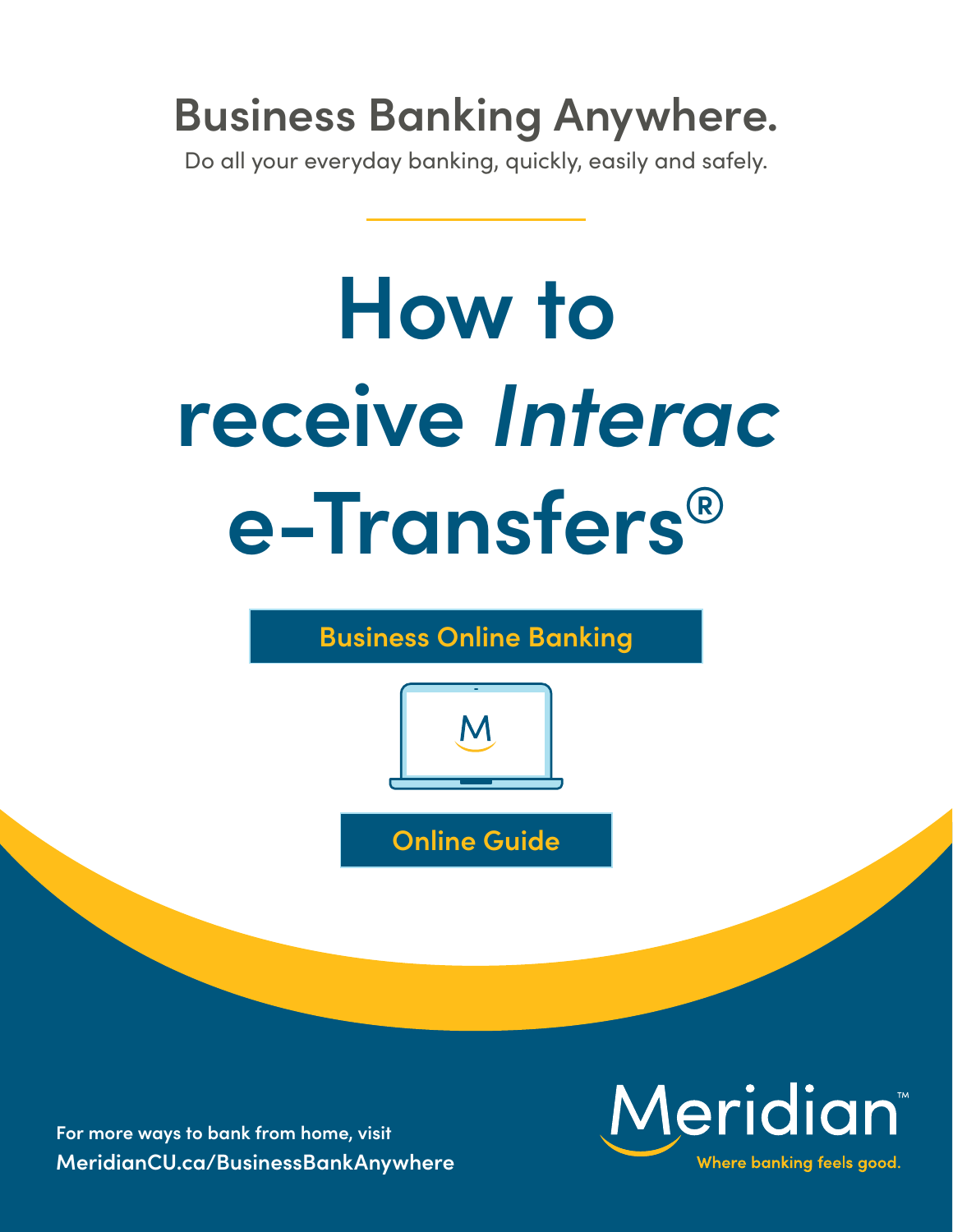#### **Step 1: Authorize users to set up Autodeposit**

If you want authorized employees to be able to receive an e-Transfer you first need to give them permission in Online Banking.

Go to the *Admin* page and then select the *Maintenance* tab. From here, select *User Maintenance*.

| <b>Meridian</b>                                                                                                                                        | Secure Messages<br>Welcome, Carmen Grisafi<br><b>Contact Us</b><br><b>Settings</b><br>Sign Out<br><b>Admin</b> 2 Tasks<br><b>Accounts</b><br><b>Bill Payments</b><br><b>Transfers</b> |
|--------------------------------------------------------------------------------------------------------------------------------------------------------|---------------------------------------------------------------------------------------------------------------------------------------------------------------------------------------|
| <b>Administration</b>                                                                                                                                  |                                                                                                                                                                                       |
| <b>ADMIN TASKS</b><br><b>Assigned Tasks</b>                                                                                                            | <b>TRANSACTIONAL TASKS</b> <sup>2</sup><br><b>MAINTENANCE</b>                                                                                                                         |
|                                                                                                                                                        |                                                                                                                                                                                       |
| <b>Meridian</b>                                                                                                                                        | Secure Messages<br>Welcome, Carmen Grisafi<br><b>Contact Us</b><br><b>Settings</b><br>Sign Out<br><b>Bill Payments</b><br><b>Admin</b> 2 Tasks<br><b>Accounts</b><br><b>Transfers</b> |
| <b>Administration</b>                                                                                                                                  |                                                                                                                                                                                       |
| <b>ADMIN TASKS</b>                                                                                                                                     | <b>TRANSACTIONAL TASKS</b> <sup>2</sup><br><b>MAINTENANCE</b>                                                                                                                         |
| <b>Maintenance</b><br><b>USER MAINTENANCE</b><br>$\left( \mathbf{2}\right)$<br><b>NAME ACCOUNTS</b><br>V<br>Modify, add or remove saved account names. | Add or update user information and their banking permissions.<br>Generate a temporary password, unlock a locked-out user, and reset challenge questions                               |
| <b>AUDIT TRAIL</b><br>View activity and transactions audits.                                                                                           |                                                                                                                                                                                       |
| <b>INTERACE-TRANSFER PROFILE</b>                                                                                                                       | Setup or update Interac e-Transfer Profile for autodeposit features.                                                                                                                  |
|                                                                                                                                                        | Continues on next page.                                                                                                                                                               |

Meridi

Where banking feels good.

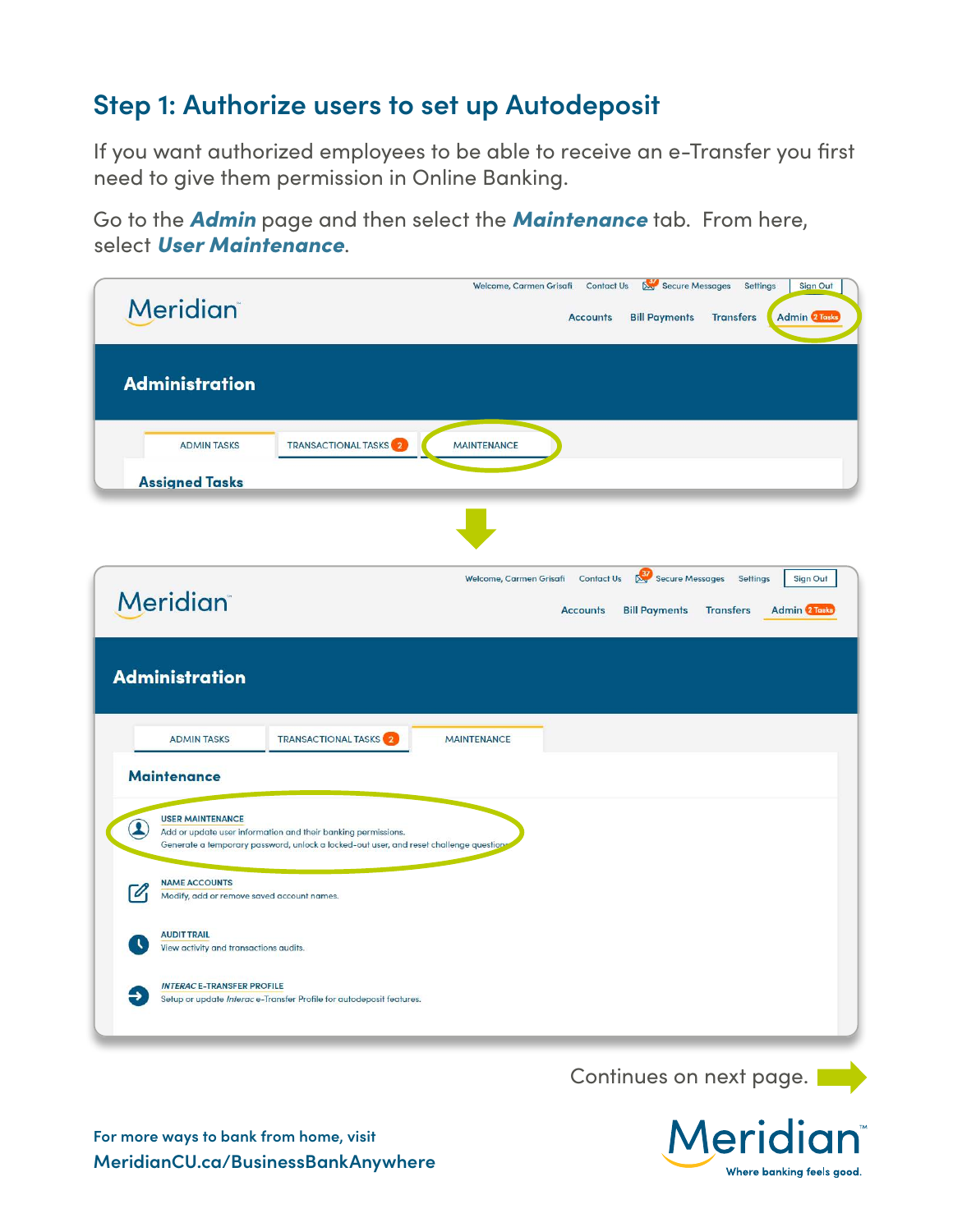#### **Step 1: Authorize users to set up Autodeposit (cont.)**

On the *User Maintenance* page, go to the *Select an action* dropdown menu beside the user you want to grant permission to and choose *Edit*.

| <b>User Maintenance</b> |                  |                                                                                                  |               |                |                |                                                       |
|-------------------------|------------------|--------------------------------------------------------------------------------------------------|---------------|----------------|----------------|-------------------------------------------------------|
| <b>Users</b>            |                  |                                                                                                  |               |                |                | <b>ADD A NEW USER</b>                                 |
| + LEARN MORE            |                  | Manage user information, their banking permissions and security settings by selecting an action. |               |                |                |                                                       |
| <b>NAME</b>             | <b>JOB TITLE</b> | <b>USER ID</b>                                                                                   | <b>STATUS</b> | <b>ADMIN</b>   | <b>ONLINE</b>  | <b>ACTIONS</b>                                        |
| Carmen Grisafi          | President        | mcu6683437cq                                                                                     | Active        | Yes (approver) | Yes (approver) | Select an Action<br>$\mathbf{v}$                      |
| <b>Mary Powley</b>      | Bookkeeper       | mcu6683437mp                                                                                     | Active        | No             | Yes (approver) | Edit<br><u>Connect</u><br><b>A</b> remporary Password |
|                         |                  |                                                                                                  |               |                |                | <b>Unlock User</b>                                    |
| <b>Meridian</b>         |                  | <b>Get Help</b>                                                                                  | <b>Links</b>  |                |                | <b>Reset Challenge Questions</b>                      |

This will take you to the *Modify Use*r page, where you can choose to give a user Interac e-Transfer Autodeposit permission. Check off this option and choose *Save.*

| Tax Payments                                     | \$0.00 |               | $\sim$                |             |  |
|--------------------------------------------------|--------|---------------|-----------------------|-------------|--|
| <b>INTERACE-TRANSFER® AUTODEPOSIT PERMISSION</b> |        |               |                       |             |  |
| Interac e-Transfer Autodeposit<br>$\overline{ }$ |        |               |                       |             |  |
|                                                  |        | <b>CANCEL</b> | <b>ACCOUNT ACCESS</b> | <b>SAVE</b> |  |

Continues on next page.

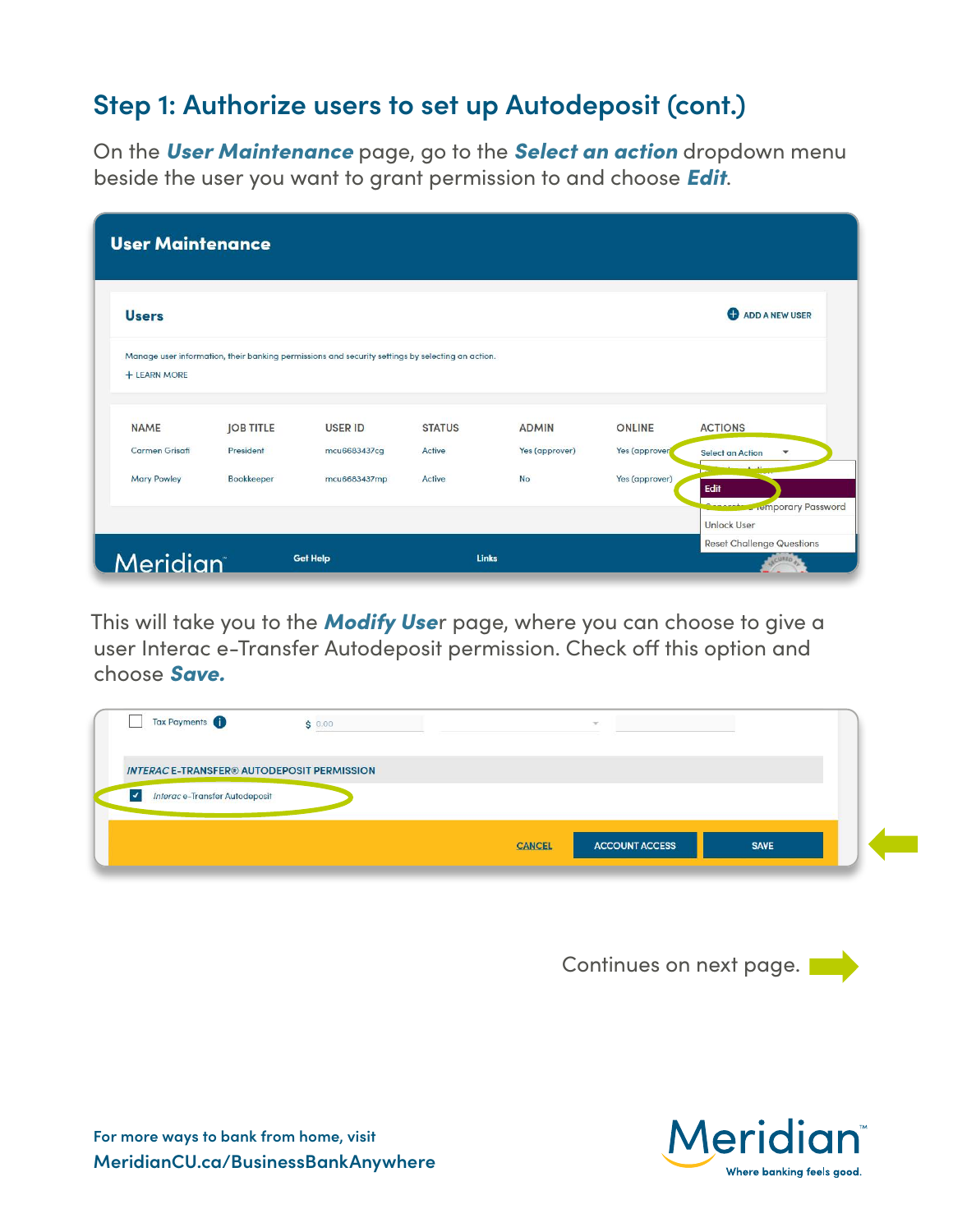### **Step 1: Authorize users to set up Autodeposit (cont.)**

Once you have saved changes to the user permissions the *Confirm* page will ask you to review and confirm your changes.

| <b>FIELD</b>                  | <b>OLD VALUE</b>                                                                                                                                   | <b>NEW VALUE</b> |                |
|-------------------------------|----------------------------------------------------------------------------------------------------------------------------------------------------|------------------|----------------|
| <b>Stop Payments Approver</b> | True                                                                                                                                               | False            |                |
| <b>Confirm</b>                |                                                                                                                                                    |                  |                |
|                               | A comment is required. This information will be viewed by the person approving your task (if applicable), and will be recorded in the Audit Trail. |                  |                |
|                               |                                                                                                                                                    |                  |                |
| Comment                       | Comment                                                                                                                                            |                  |                |
|                               |                                                                                                                                                    | CANCEL           | <b>CONFIRM</b> |

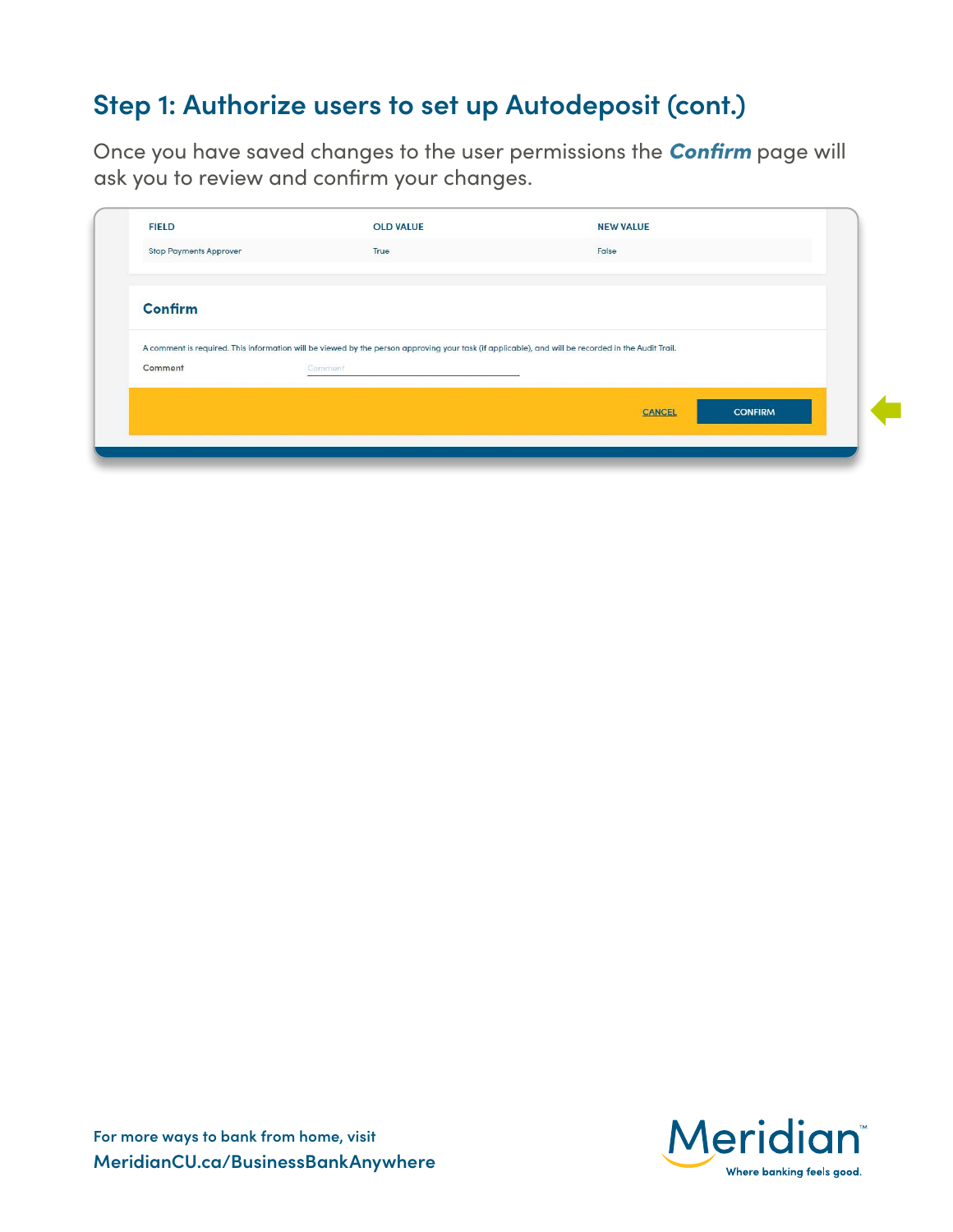### **Step 2: Set up autodeposit**

Autodeposit allows e-Transfer funds to be deposited into your account automatically, without the need for a security question.

To set up autodeposit, navigate back to the *Interac* e-Transfer page by selecting the *Transfers* page and choosing the *Interac e-Transfers* tab. Select *Manage Autodeposit*.

| <b>Meridian</b>                                                                                                         | <b>Accounts</b>            | <b>Bill Paymen's</b> | <b>Transfers</b><br>dmin 4 Tasks |
|-------------------------------------------------------------------------------------------------------------------------|----------------------------|----------------------|----------------------------------|
| Interac e-Transfer <sup>®</sup>                                                                                         |                            |                      |                                  |
| <b>BETWEEN ACCOUNTS</b><br><b>SCHEDULED TRANSFER</b>                                                                    | <b>INTERAC E-TRANSFERS</b> |                      |                                  |
| Select an option                                                                                                        |                            | MANAGE AUTODEPOSIT   | ADD/EDIT RECIPIENTS              |
|                                                                                                                         | <b>VIEW HISTORY</b>        |                      |                                  |
| Interac e-Transfer is a registered trade-mark and the Interac logo is a trade-mark of Interac Corp. Used under licence. |                            |                      |                                  |

On the *Interac e-Transfer* page, choose the *Membership* for which you want to set up autodeposit.

|                                      | Your business can automatically accept and deposit funds sent through the Interace-Transfers service directly into your Meridian business account. |
|--------------------------------------|----------------------------------------------------------------------------------------------------------------------------------------------------|
| Please select a Membership to begin. |                                                                                                                                                    |
| Membership                           | Select a Membership                                                                                                                                |
|                                      | Select a Membership                                                                                                                                |
|                                      | 6683437 - B & G Niagara Hotels Ltd.                                                                                                                |
|                                      | 3802857 - 1264297 Ontario Inc.                                                                                                                     |
|                                      | 625 July - 1346649 Ontario Inc                                                                                                                     |
|                                      | 101452241 - New Lifestyle Homes Inc.                                                                                                               |
|                                      |                                                                                                                                                    |

Continues on next page.



**For more ways to bank from home, visit MeridianCU.ca/BusinessBankAnywhere**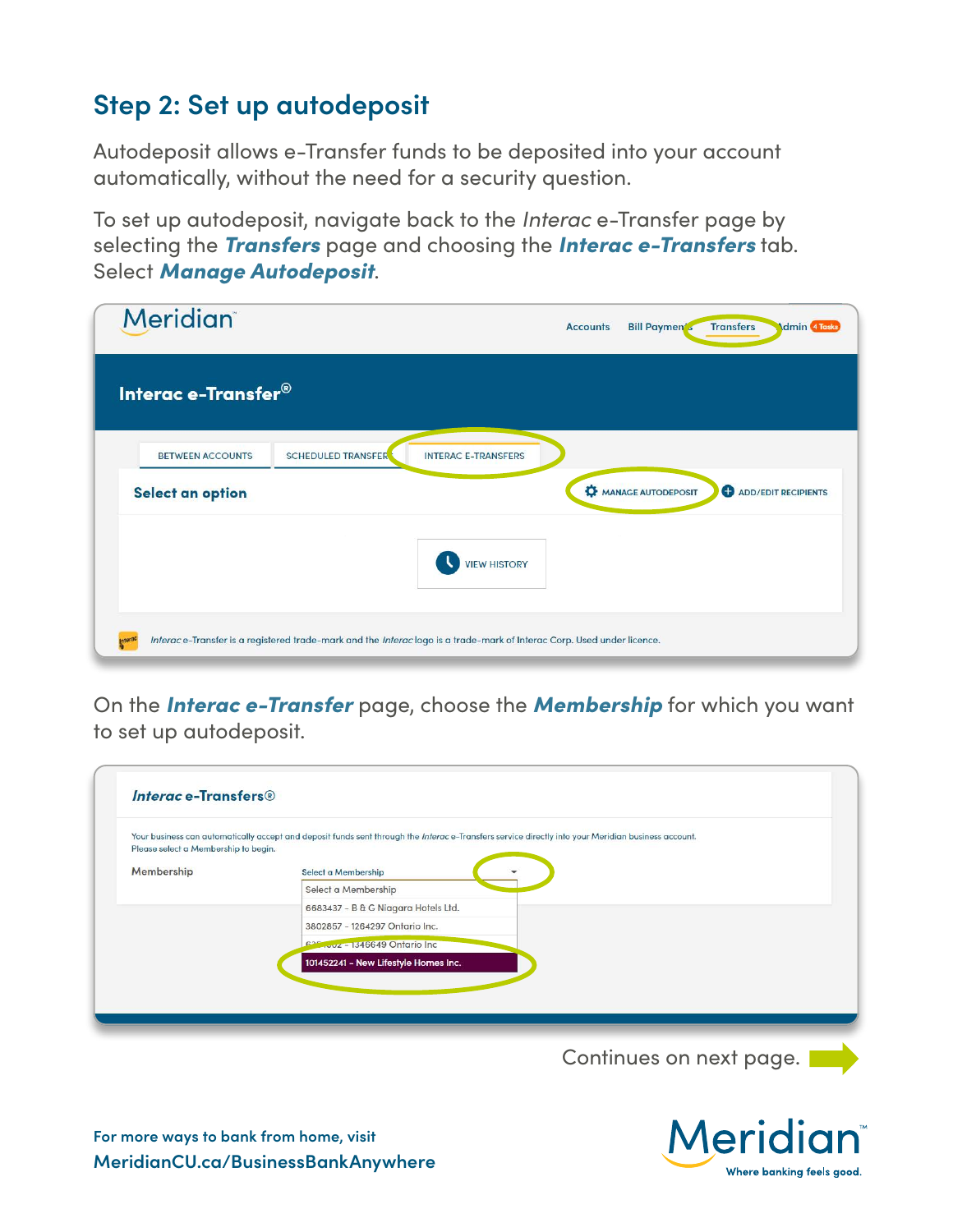### **Step 2: Set up autodeposit (cont.)**

Enter the email address you want to register for autodeposit in both the *Email Address* and *Confirm Email Address* fields. Under *Deposit To*, use the drop down list to select the Meridian account you want the funds to be deposited into.

| Select <b>Save</b> to continue.                                                                                                                                                                             | <b>Tip!</b> e-Transfers are only<br>accepted via Autodeposit                                                             |
|-------------------------------------------------------------------------------------------------------------------------------------------------------------------------------------------------------------|--------------------------------------------------------------------------------------------------------------------------|
| Interac e-Transfers®                                                                                                                                                                                        | if they come from senders<br>using a bank or credit                                                                      |
| Your business can automatically accept and deposit funds sent through the Interac e-Transfers service directl<br>Please select a Membership to begin.<br>Membership<br>101452241 - New Lifestyle Homes Inc. | union that also supports<br>Autodeposit. If this isn't the<br>case, the e-Transfer will<br>expire in 30 days and it will |
| <b>Autodeposit</b>                                                                                                                                                                                          | be automatically returned                                                                                                |
| <b>Email Address</b><br>admin@clientname.com                                                                                                                                                                | to the sender's account. Or,<br>the sender can cancel the                                                                |
| <b>Confirm Email Address</b><br>admin@clientname.com                                                                                                                                                        | transaction.                                                                                                             |
| <b>Deposit To</b><br><b>Business Advantage Plus - 0</b>                                                                                                                                                     |                                                                                                                          |
|                                                                                                                                                                                                             | <b>SAVE</b><br><b>CANCEL</b>                                                                                             |

Your autodeposit registration is now pending. *Interac* will email you instructions to complete the autodeposit registration within 24 hours.

| <b>Autodeposit</b>   |                                                                                                    |            |  |
|----------------------|----------------------------------------------------------------------------------------------------|------------|--|
| <b>Email Address</b> | admin@clientname.com<br>101452241 - New Lifestyle Homes Inc.<br><b>Business Advantage Plus - 0</b> | $(\times)$ |  |

**For more ways to bank from home, visit MeridianCU.ca/BusinessBankAnywhere**

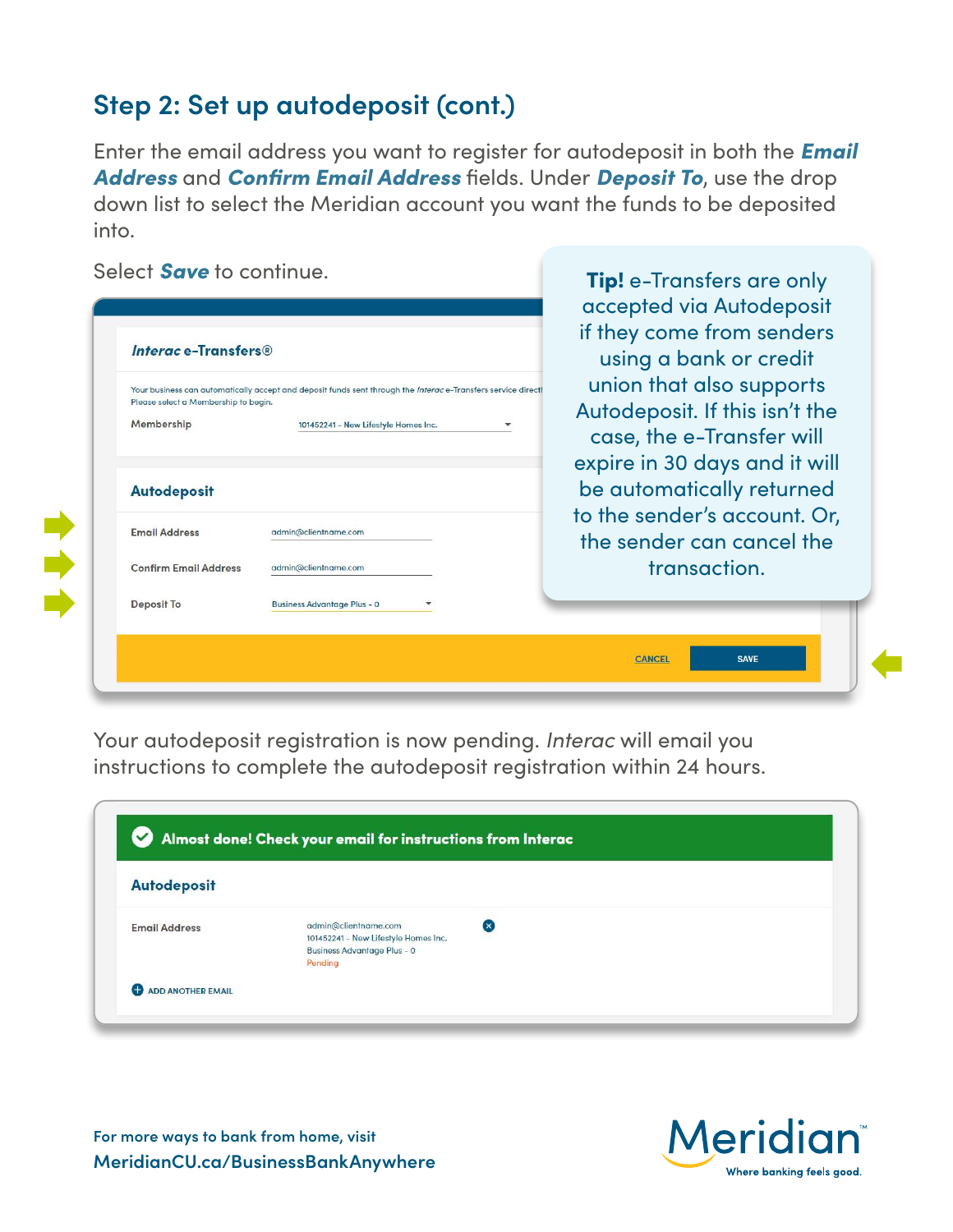#### **Step 3: Track e-Transfers**

Select the *Transfers* page and choose the the *Interac e-Transfers* tab.

Under *Select an option*, choose *View History*. From here, choose the *Membership* you want to view. You will be able to review the last three e-Transfers you received.

| Interac e-Transfer®<br><b>SCHEDULED TRANSE ERS</b><br><b>BETWEEN ACCOUNTS</b><br><b>INTERAC E-TRANSFERS</b><br>Select an option<br><b>VIEW HISTORY</b><br>Interac e-Transfer is a registered trade-mark and the Interac logo is a trade-mark of Interac Corp. Used under licence.<br><b>Meridian</b><br><b>Get Help</b><br><b>Links</b><br><b>Contact Us</b><br><b>Calculators</b><br><b>Rates</b><br><b>Interace-Transfers®</b><br>Your business can automatically accept and deposit funds sent through the Interac e-Transfers service directly into your Meridian business account.<br>Please select a Membership to begin.<br>Membership<br>Select a Membership<br>Select a Membership<br>6683437 - B & G Niagara Hotels Ltd.<br>3802857 - 1264297 Ontario Inc.<br>Juz - 1346649 Ontario Inc<br>101452241 - New Lifestyle Homes Inc. | <b>Bill Payr</b> jents | <b>Transfers</b><br>Adi in 4 Tasks |
|-------------------------------------------------------------------------------------------------------------------------------------------------------------------------------------------------------------------------------------------------------------------------------------------------------------------------------------------------------------------------------------------------------------------------------------------------------------------------------------------------------------------------------------------------------------------------------------------------------------------------------------------------------------------------------------------------------------------------------------------------------------------------------------------------------------------------------------------|------------------------|------------------------------------|
|                                                                                                                                                                                                                                                                                                                                                                                                                                                                                                                                                                                                                                                                                                                                                                                                                                           |                        |                                    |
|                                                                                                                                                                                                                                                                                                                                                                                                                                                                                                                                                                                                                                                                                                                                                                                                                                           |                        |                                    |
|                                                                                                                                                                                                                                                                                                                                                                                                                                                                                                                                                                                                                                                                                                                                                                                                                                           | MANAGE AUTODEPOSIT     | ADD/EDIT RECIPIENTS                |
|                                                                                                                                                                                                                                                                                                                                                                                                                                                                                                                                                                                                                                                                                                                                                                                                                                           |                        |                                    |
|                                                                                                                                                                                                                                                                                                                                                                                                                                                                                                                                                                                                                                                                                                                                                                                                                                           |                        |                                    |
|                                                                                                                                                                                                                                                                                                                                                                                                                                                                                                                                                                                                                                                                                                                                                                                                                                           |                        |                                    |
|                                                                                                                                                                                                                                                                                                                                                                                                                                                                                                                                                                                                                                                                                                                                                                                                                                           |                        |                                    |
|                                                                                                                                                                                                                                                                                                                                                                                                                                                                                                                                                                                                                                                                                                                                                                                                                                           |                        |                                    |
|                                                                                                                                                                                                                                                                                                                                                                                                                                                                                                                                                                                                                                                                                                                                                                                                                                           |                        |                                    |
|                                                                                                                                                                                                                                                                                                                                                                                                                                                                                                                                                                                                                                                                                                                                                                                                                                           |                        |                                    |
|                                                                                                                                                                                                                                                                                                                                                                                                                                                                                                                                                                                                                                                                                                                                                                                                                                           |                        |                                    |
|                                                                                                                                                                                                                                                                                                                                                                                                                                                                                                                                                                                                                                                                                                                                                                                                                                           |                        |                                    |
|                                                                                                                                                                                                                                                                                                                                                                                                                                                                                                                                                                                                                                                                                                                                                                                                                                           |                        |                                    |
|                                                                                                                                                                                                                                                                                                                                                                                                                                                                                                                                                                                                                                                                                                                                                                                                                                           |                        |                                    |
|                                                                                                                                                                                                                                                                                                                                                                                                                                                                                                                                                                                                                                                                                                                                                                                                                                           |                        | Continues on next page.            |